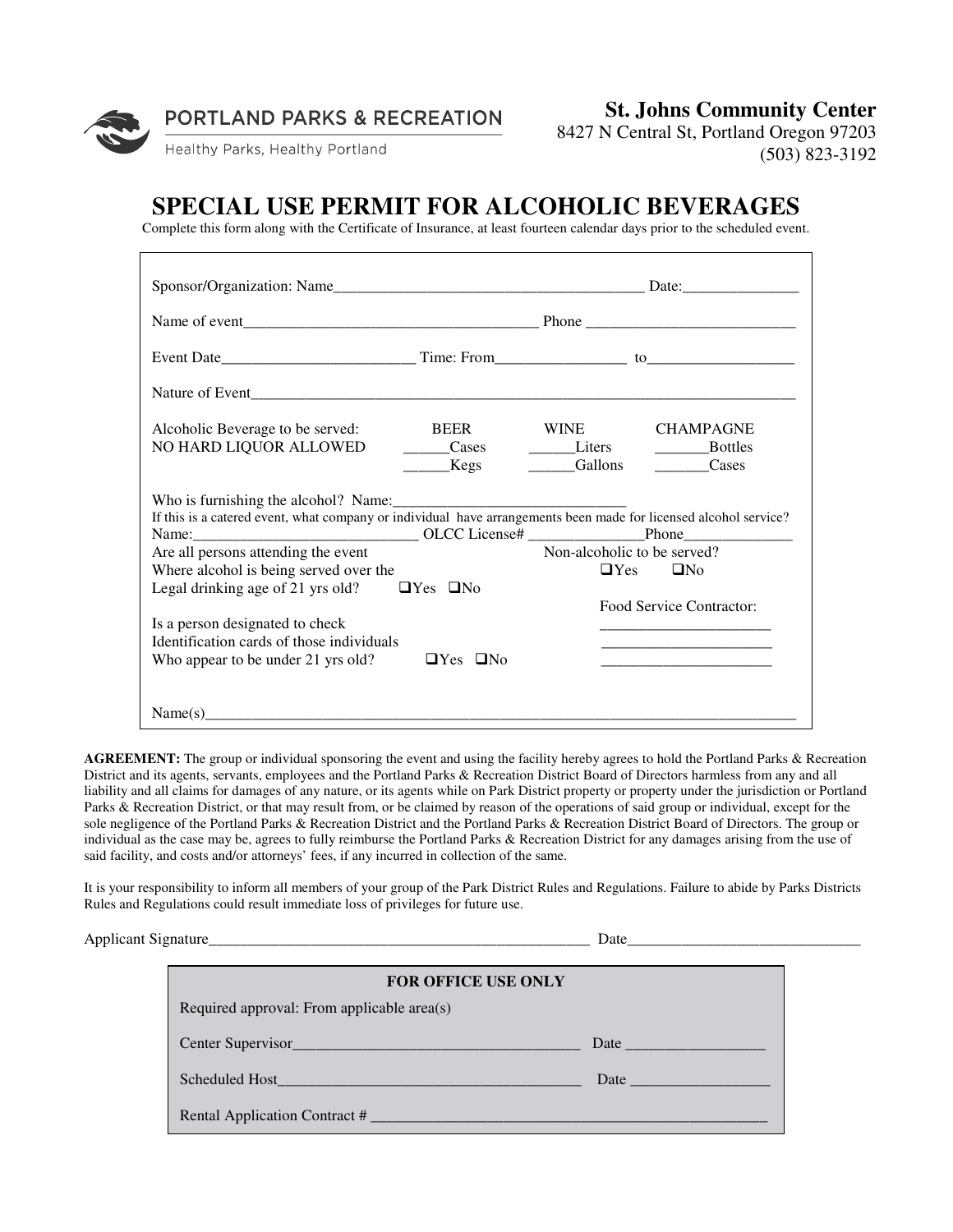

Portland Oregon 97203 Phone: (503) 823-3192 FAX: (503) 823-3128

Healthy Parks, Healthy Portland

# ADDITIONAL INSURED ENDORSEMENT

Without prejudice to coverage otherwise existing herein, the City of Portland, it's officers, agents, and employees are included as additional insureds under this policy as to any claim or claims for injury to of death of any person, or damage to property, resulting from or growing out of the permit issued by the City of Portland to the named insured for the use:

| Contract #:        | Account:       |  |
|--------------------|----------------|--|
| Park:              | Date of Event: |  |
| <b>Event Name:</b> |                |  |

 It is understood and agreed that this policy shall not terminate or be cancelled prior to the use of the facility by named intention without first giving thirty (30) days written notice of intention to terminate or to cancel said policy to the Auditor of the City of Portland.

 Not withstanding the naming of additional insured, the policy shall protect each insured in the same manner as though a separate policy has been issued to each; but nothing herein shall operate to increase the insured liability as set forth elsewhere in the policy beyond the amount or amounts for which the insurer would have been liable if only for one person of interest had been named as insured. The coverage applies as to claims between insured on the policy. Endorsement assures that the policy complies with the named insured's permit from the City of Portland.

Insured's Name Date Date of the United States of the Date Date Date Date Date Date

Authorized Insurance Company Date Agent and/or representative Signature

*Sustaining a healthy park and recreation system to make Portland a great place to live, work and play.*  www.PortlandParks.org Commissioner Amanda Fritz • Director Mike Abbaté